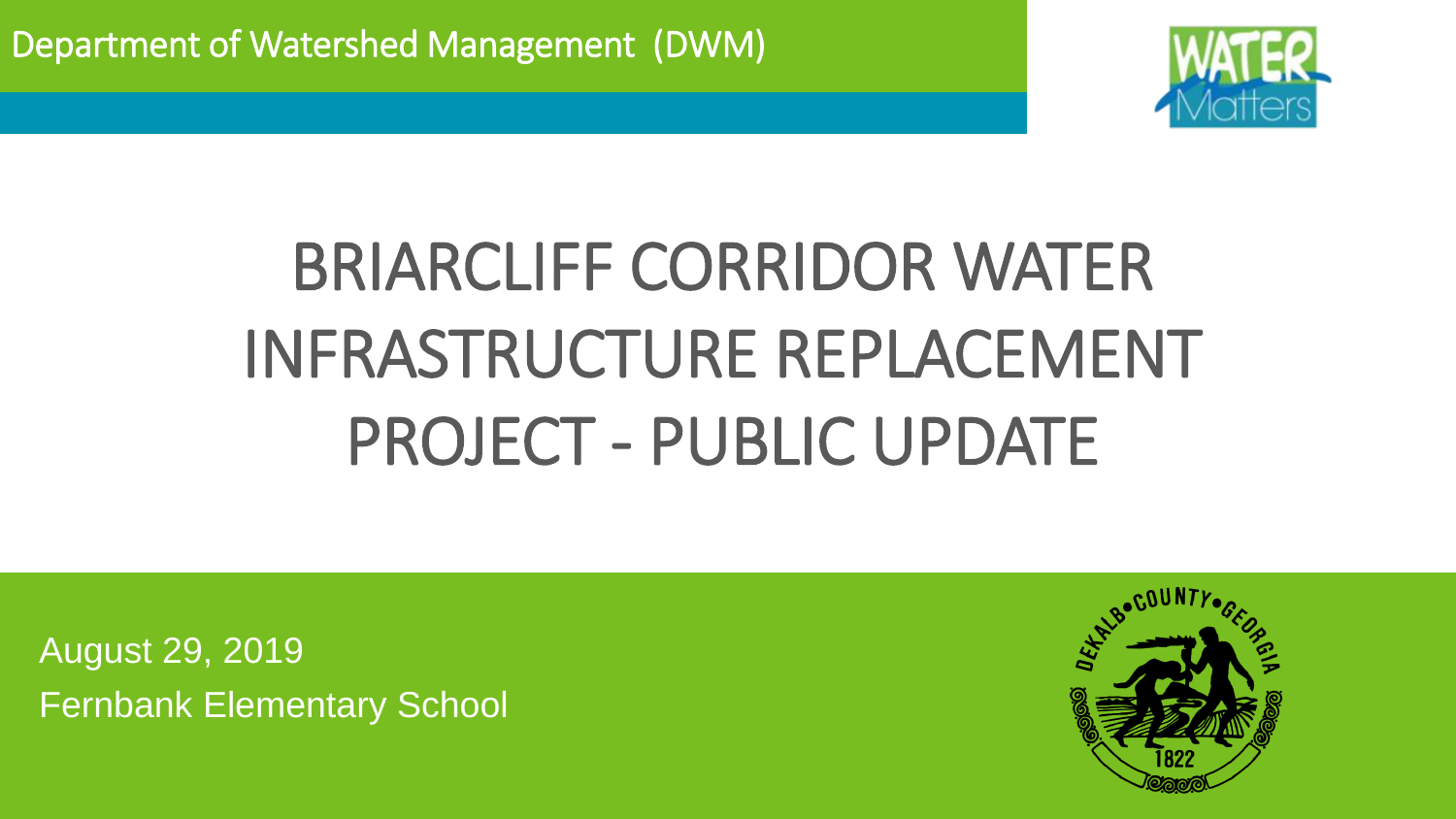### Agenda



- Welcome and Overview Michael Thurmond, Chief Executive Officer
- Water System Overview Reginald Wells, Director, DWM
- The Problem and Short-Term Resolution
	- LaCresha Johnson, Assistant Director, DWM
	- Chief Darnell Fullum, Fire Rescue
- Long-Term Resolution Keith Laguaite, Engineering Manager, DWM
- Public Safety Response
	- Assistant Chief Michael Yarbrough, Police
	- Chief Sue Loeffler, DeKalb Emergency Management Agency
- Communications Strategy Alicia Pennie, Public Relations Manager, DWM
- Questions Zach Williams, Chief Operating Officer 2011 2012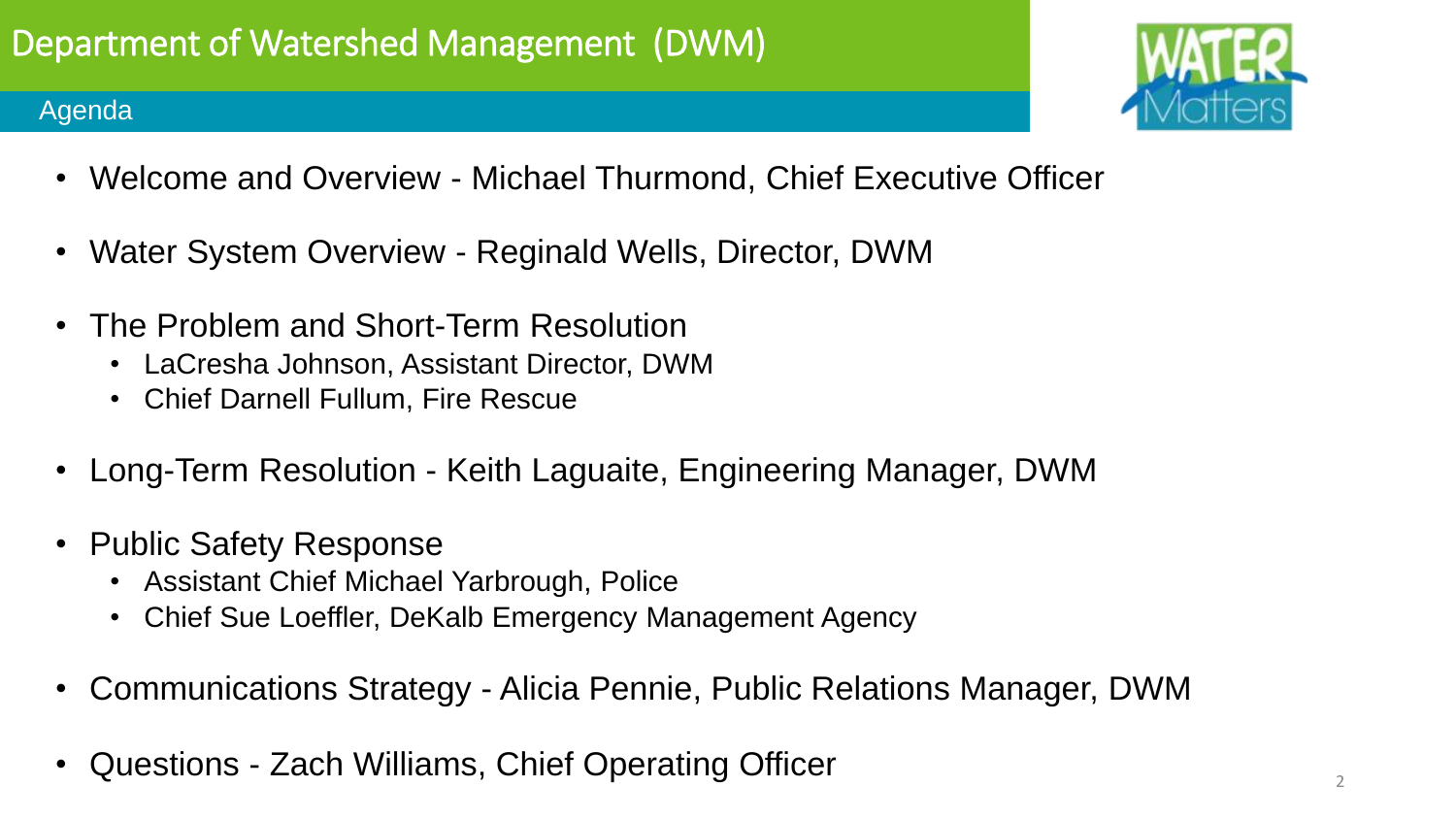

# **Welcome and Overview**

**Michael Thurmond Chief Executive Officer DeKalb County**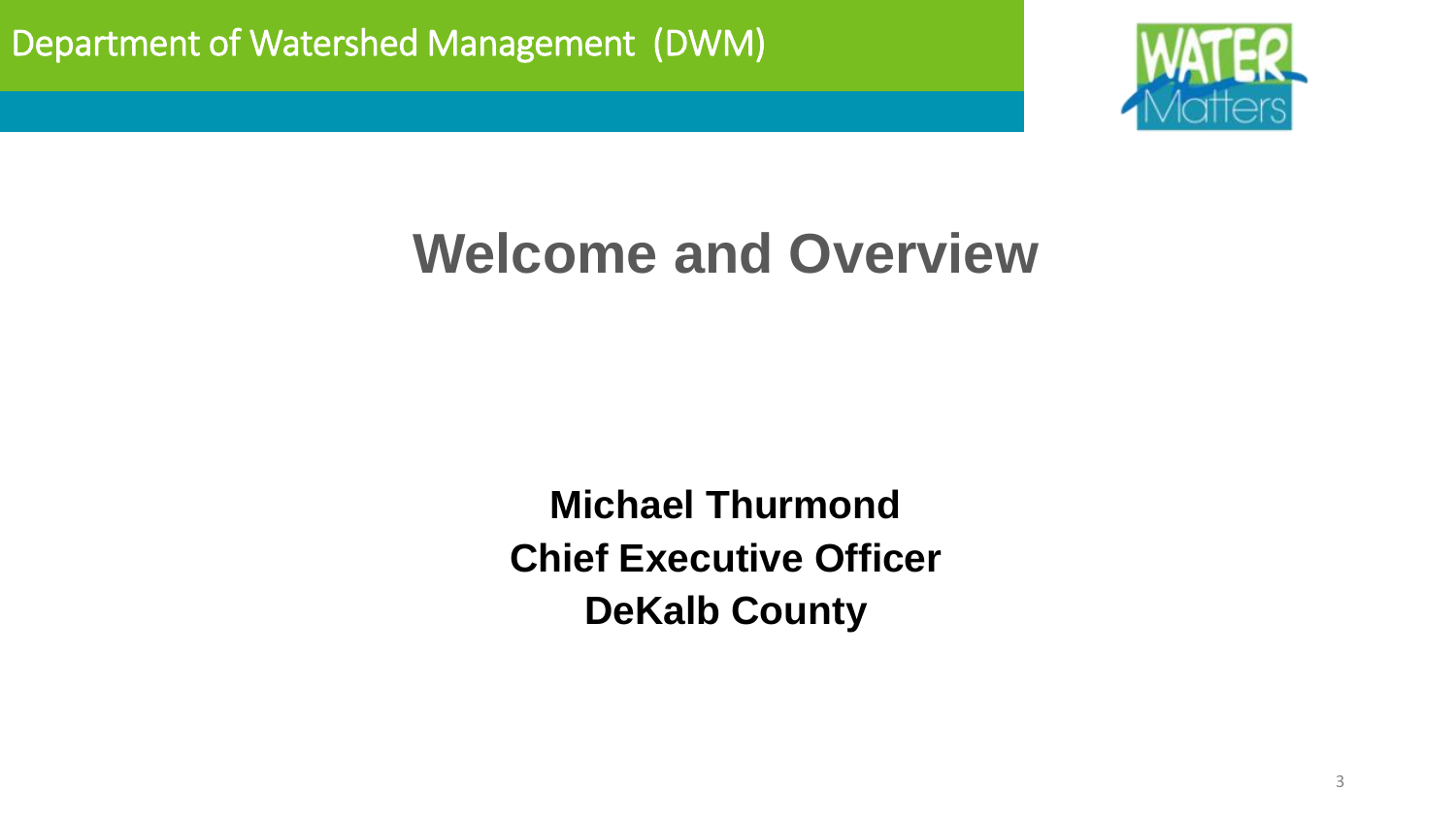

# **Water System Overview**

**Reginald Wells Director DWM**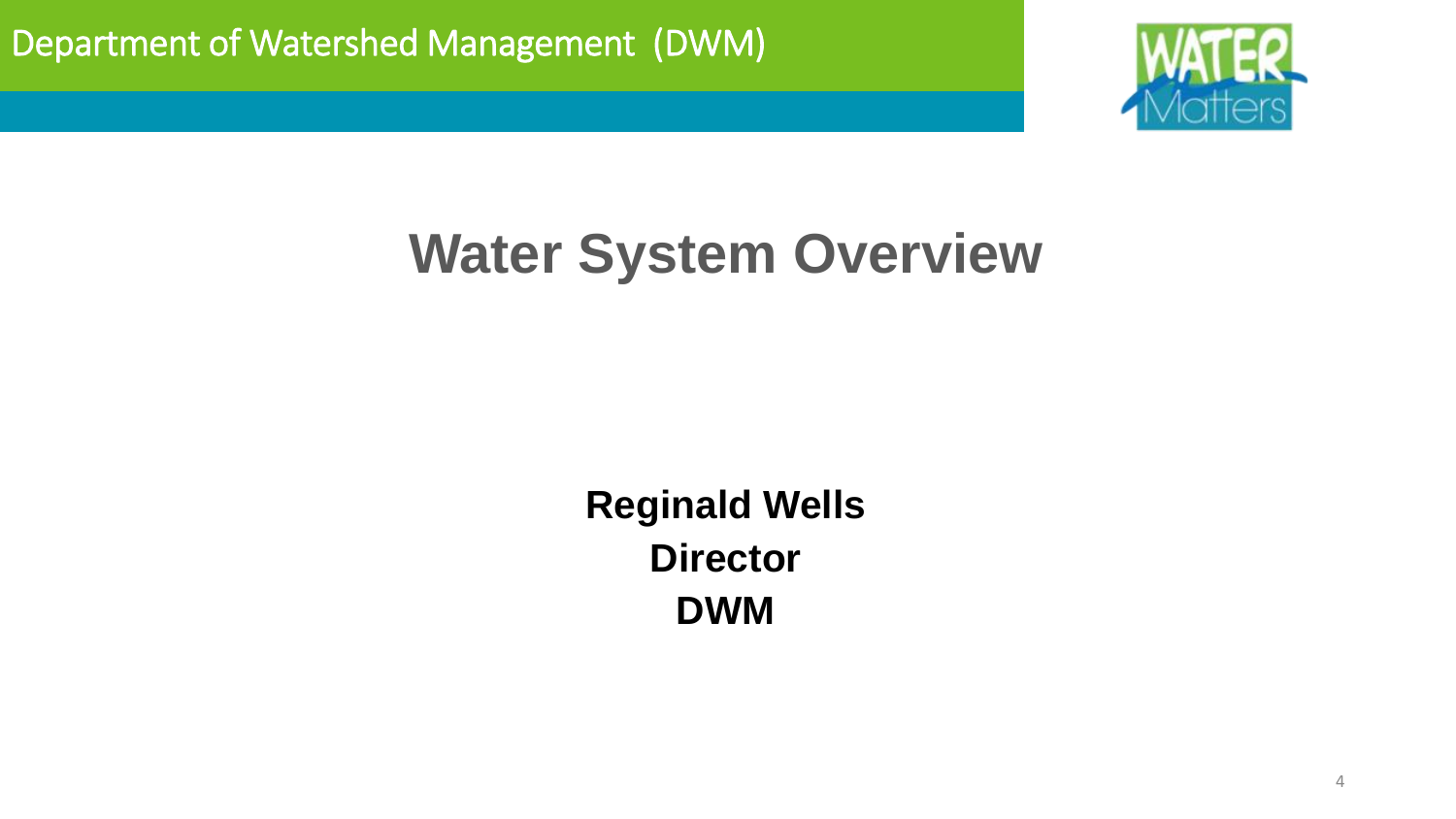Water System Overview



- Water source Chattahoochee River
- Scott Candler Water Treatment Plant operates continually (24/7)
- Distribution system consists of 2,600 miles of pipe, 5 elevated tanks, 8 ground storage tanks, and 6 booster pump stations
	- Between 1.5 2 billion gallons of water distributed monthly
	- Over 250 water samples are collected each month per federal and state requirements
- Scott Candler has received the Gold Award and achievement certificates for Best Operated System for the last four years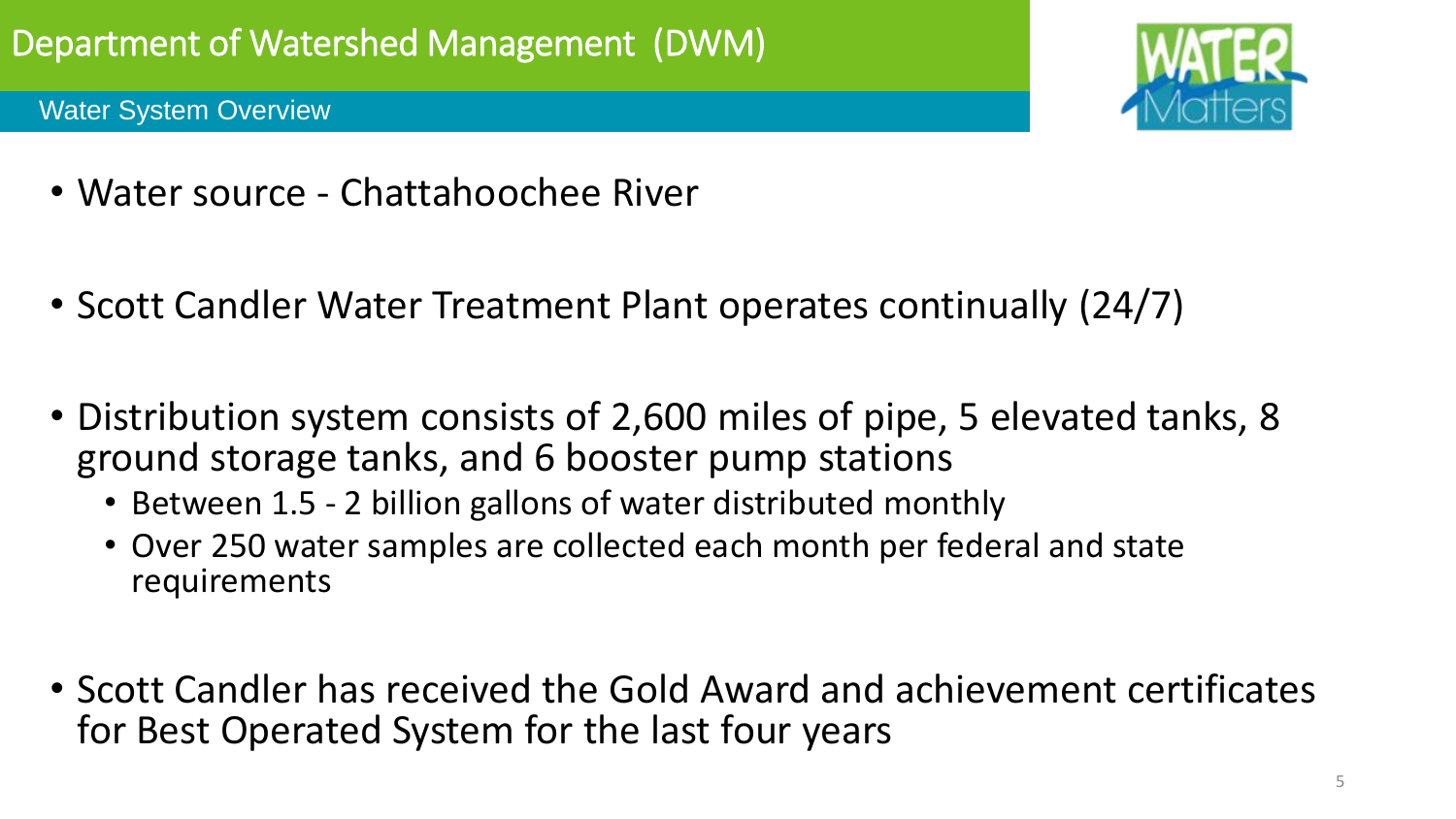

## **LaCresha Johnson Assistant Director, Construction & Maintenance DWM**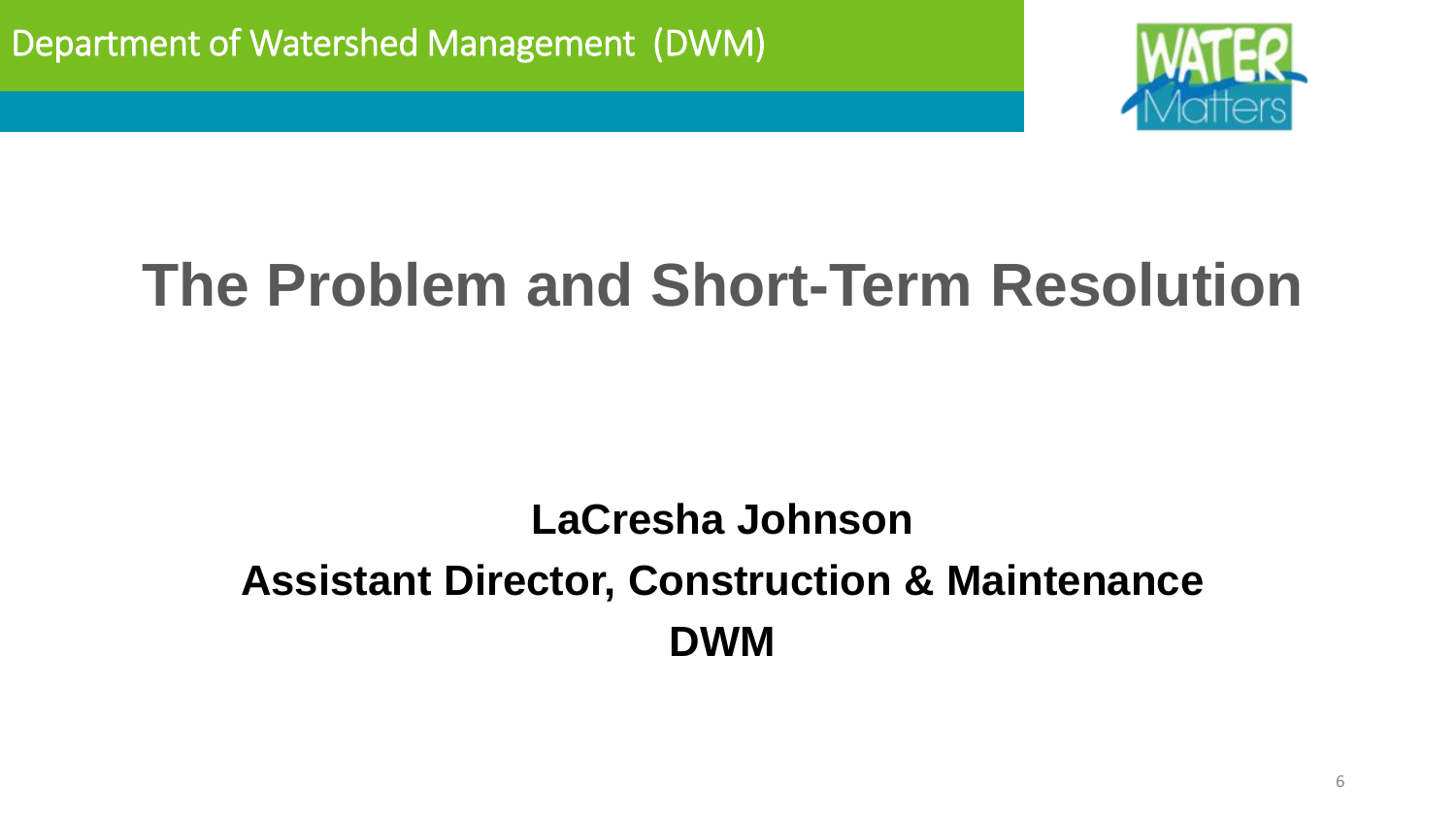

- DeKalb County's process to respond to customer complaints and inquiries includes a 24-hour monitored dispatch line.
- Notifications to this dispatch line are then routed to field staff for further investigation.
- A review of our records found water service complaints dating back well over a decade.
- The high volume of calls in May and June 2019 prompted the County to deploy all available resources to evaluate the localized water system.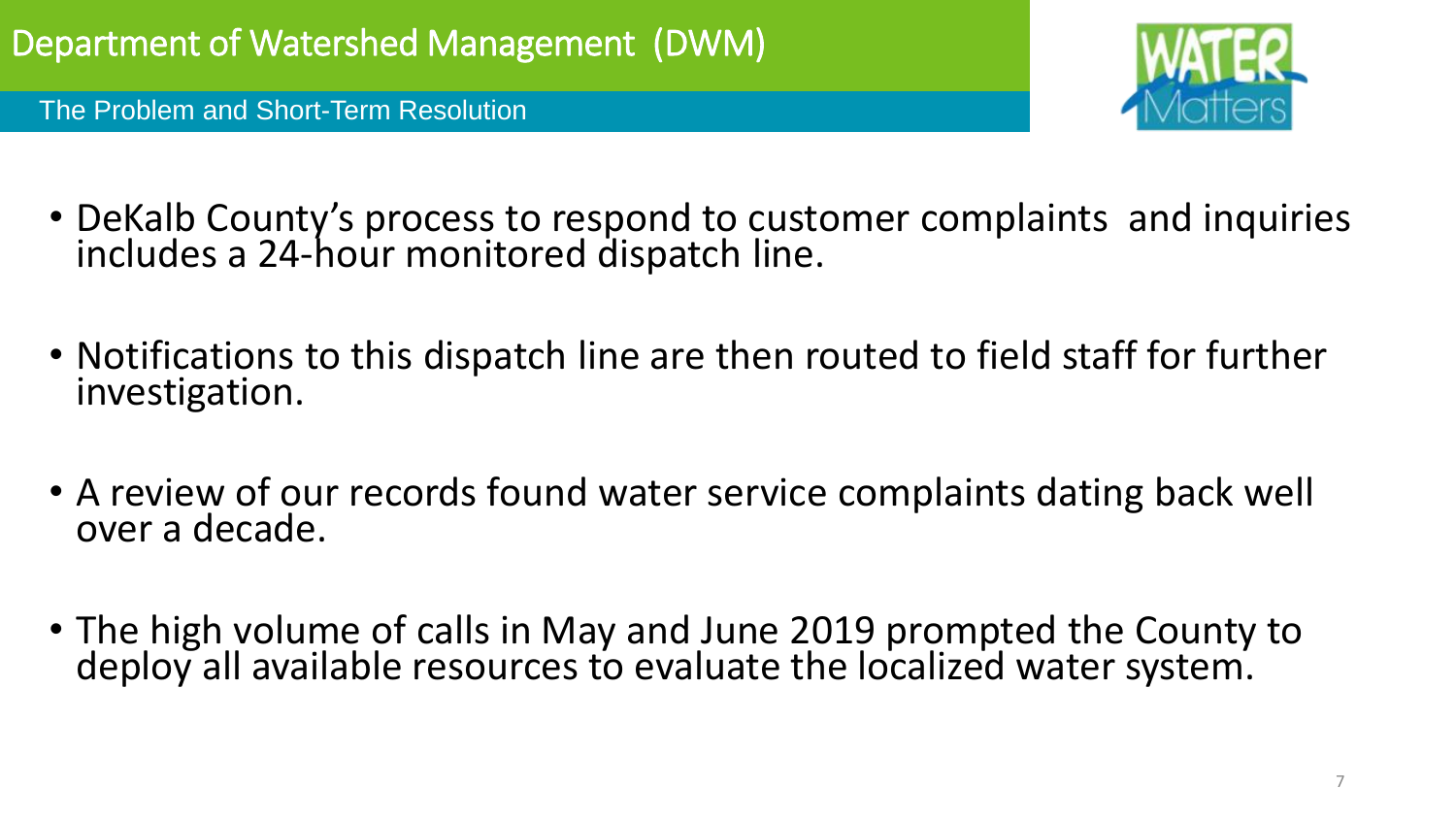Investigation of the area uncovered aging infrastructure and operational system inefficiencies

For example, 90 to 110-year old pipes in the following areas:

- Springdale Rd. 1909, 1910, 1922
- N. Decatur Rd. 1911, 1920
- Lullwater Rd. 1911, 1929
- Oxford Rd. 1916, 1922
- Cornell Rd. 1922
- Harvard Rd. 1922
- Briarcliff Rd. 1922, 1927
- Cameron Ct. 1925
- The By Way  $-1926$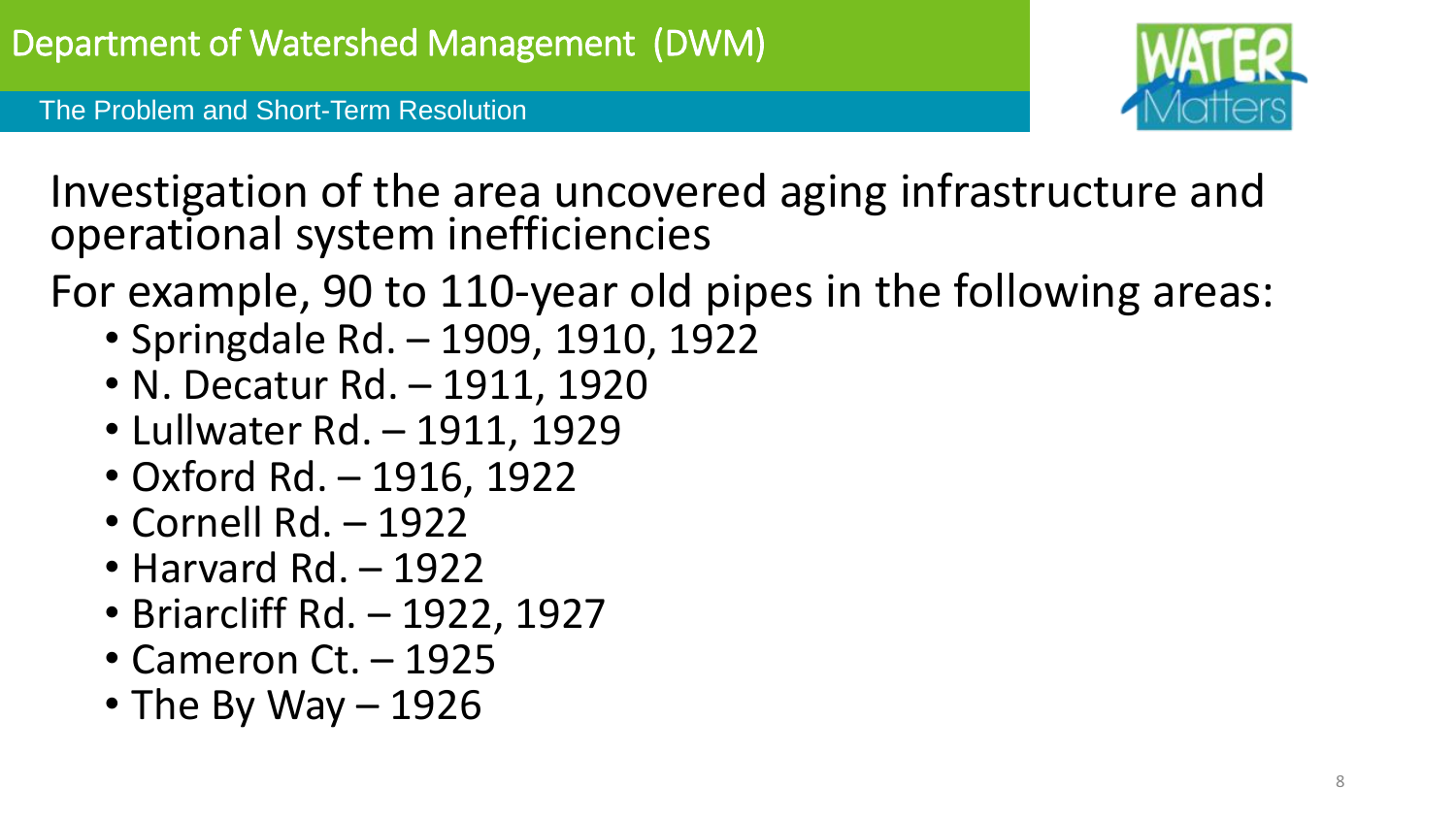



## Short-Term Resolution:

- Activated the water tower on Clairmont Road
- Realigned valves to stabilize the system
- Reduced consumption
	- Voluntary conservation
- Large water users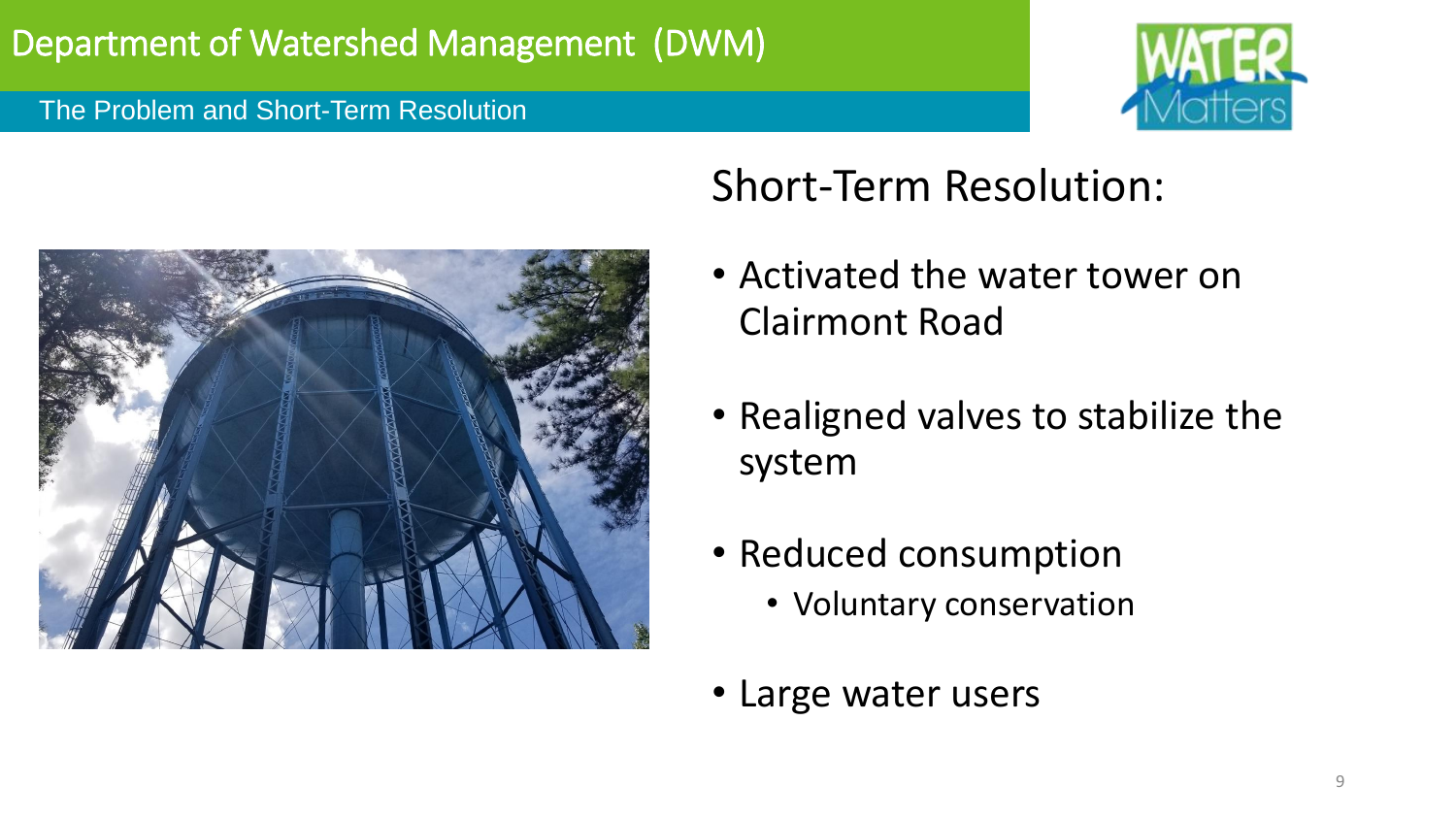

# **Short-Term Resolution**

**Chief Darnell Fullum Fire Rescue**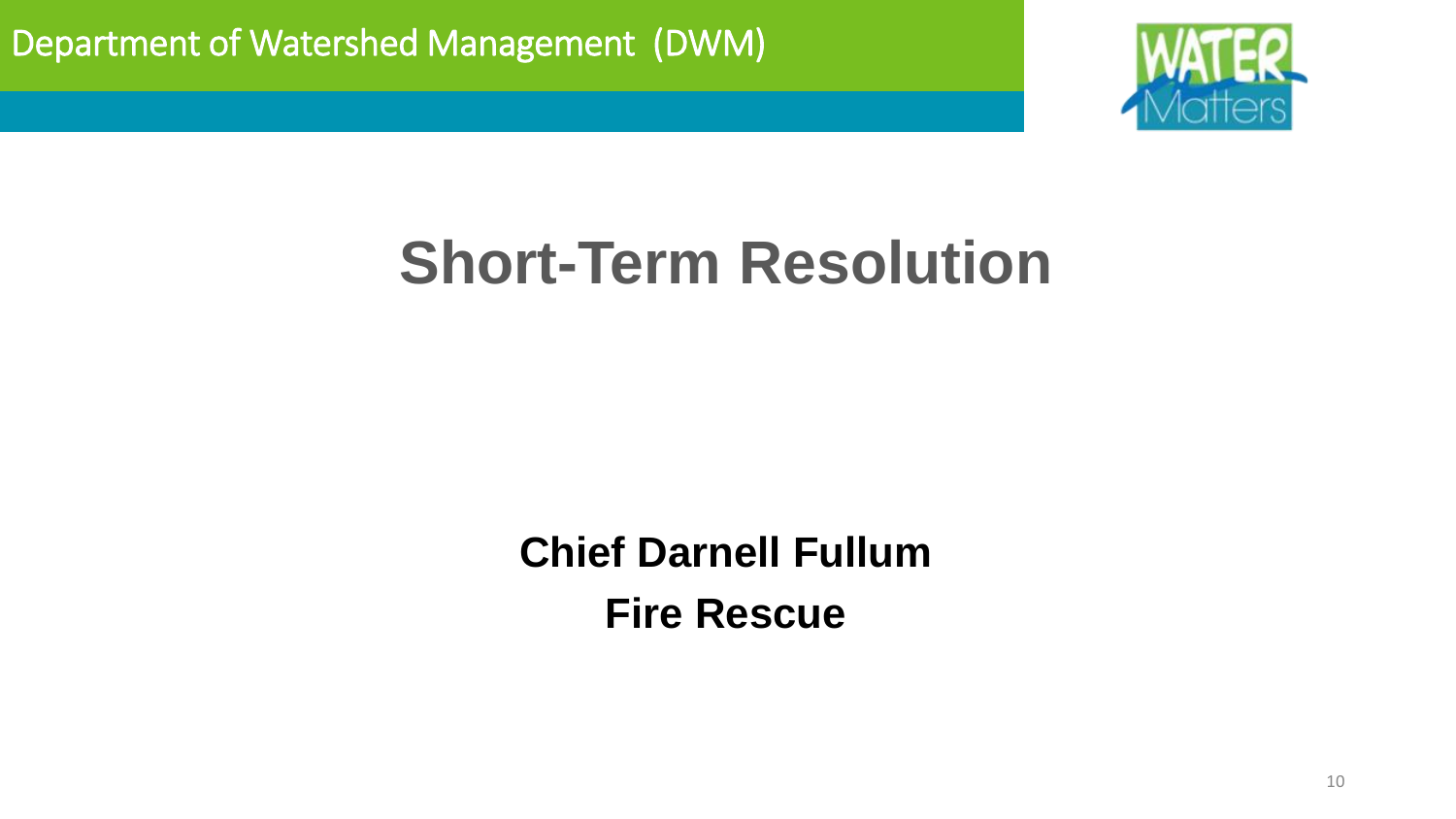## Department of Watershed Management (DWM)

### Short-Term Resolution

- Sent an additional fire pumper which carries 500 gallons of water to all structure fire calls
- Established agreement with neighboring departments to provide additional water tanker, if necessary
- Purchased two (2) water tankers that each carry 3,000 gallons of water to deploy to all structure fire calls



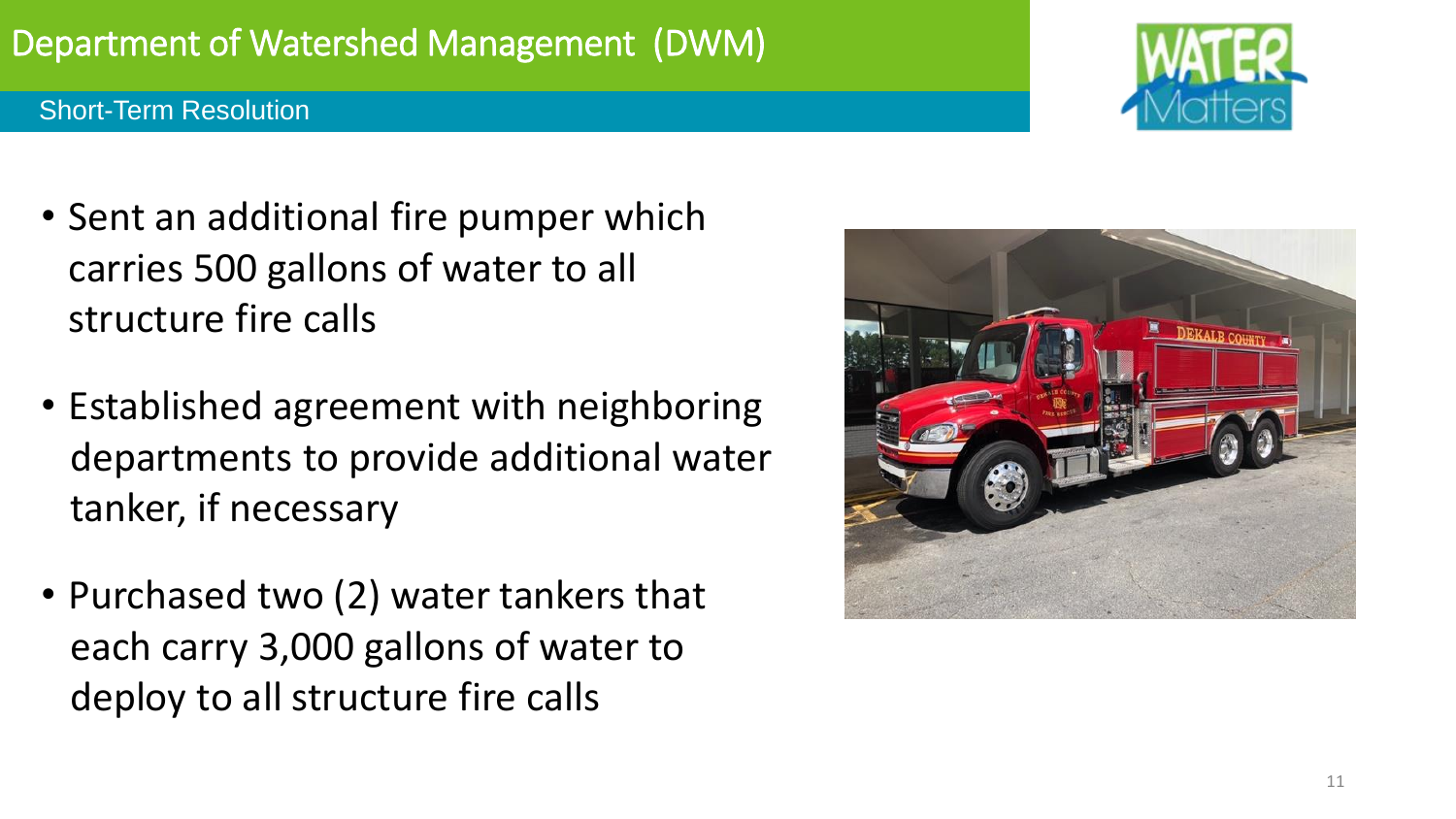

**Keith Laguaite Engineering Manager DWM**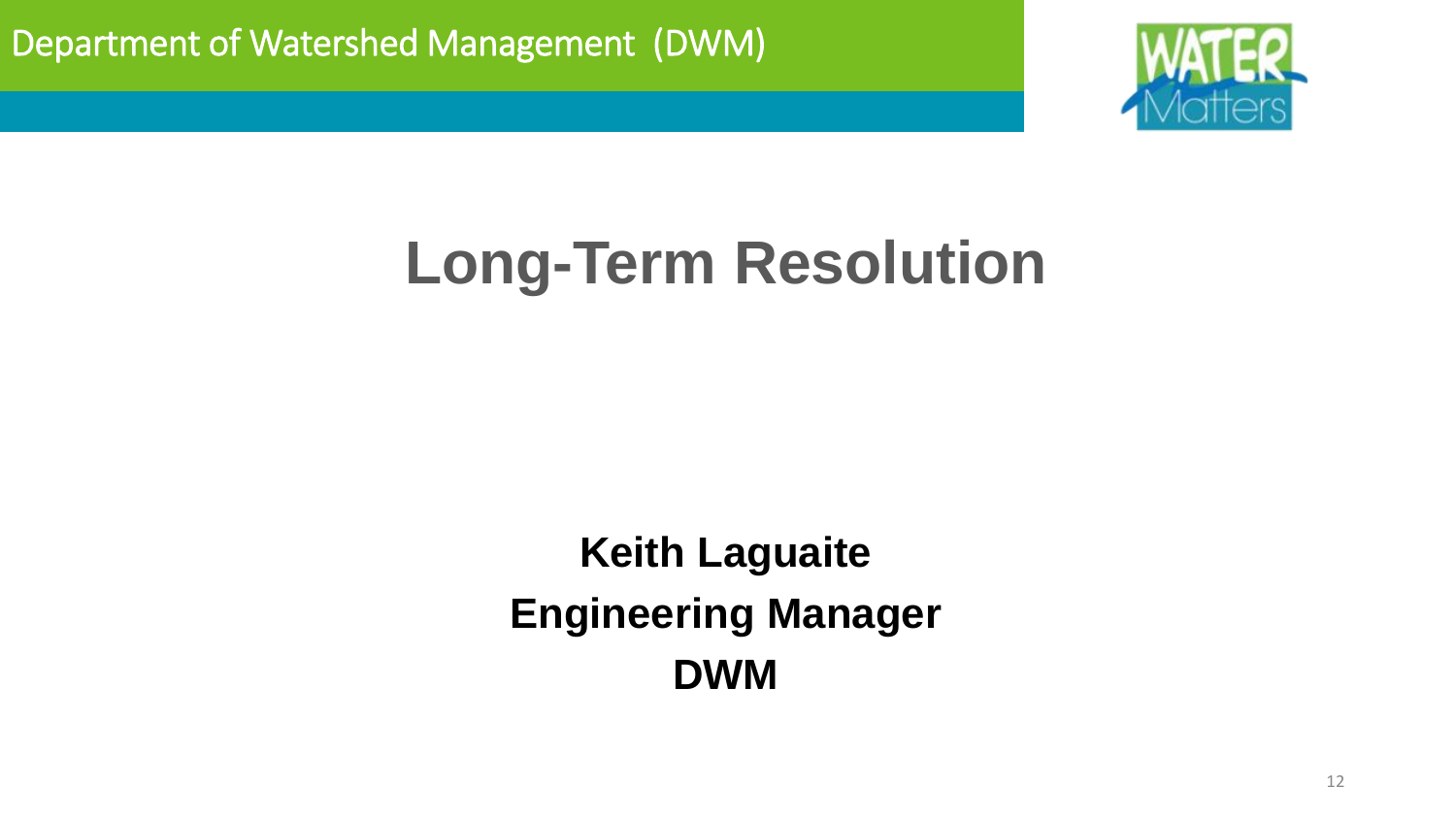# Scope of Work

- Water Main Repair & Replacement:
	- 44,500 feet of water mains total
		- 14,500 feet of 12-inch lines
		- 30,000 feet of 8-inch lines
	- 10,350 feet on Briarcliff Rd., which is a DOT roadway
	- 8.5 miles of pipes



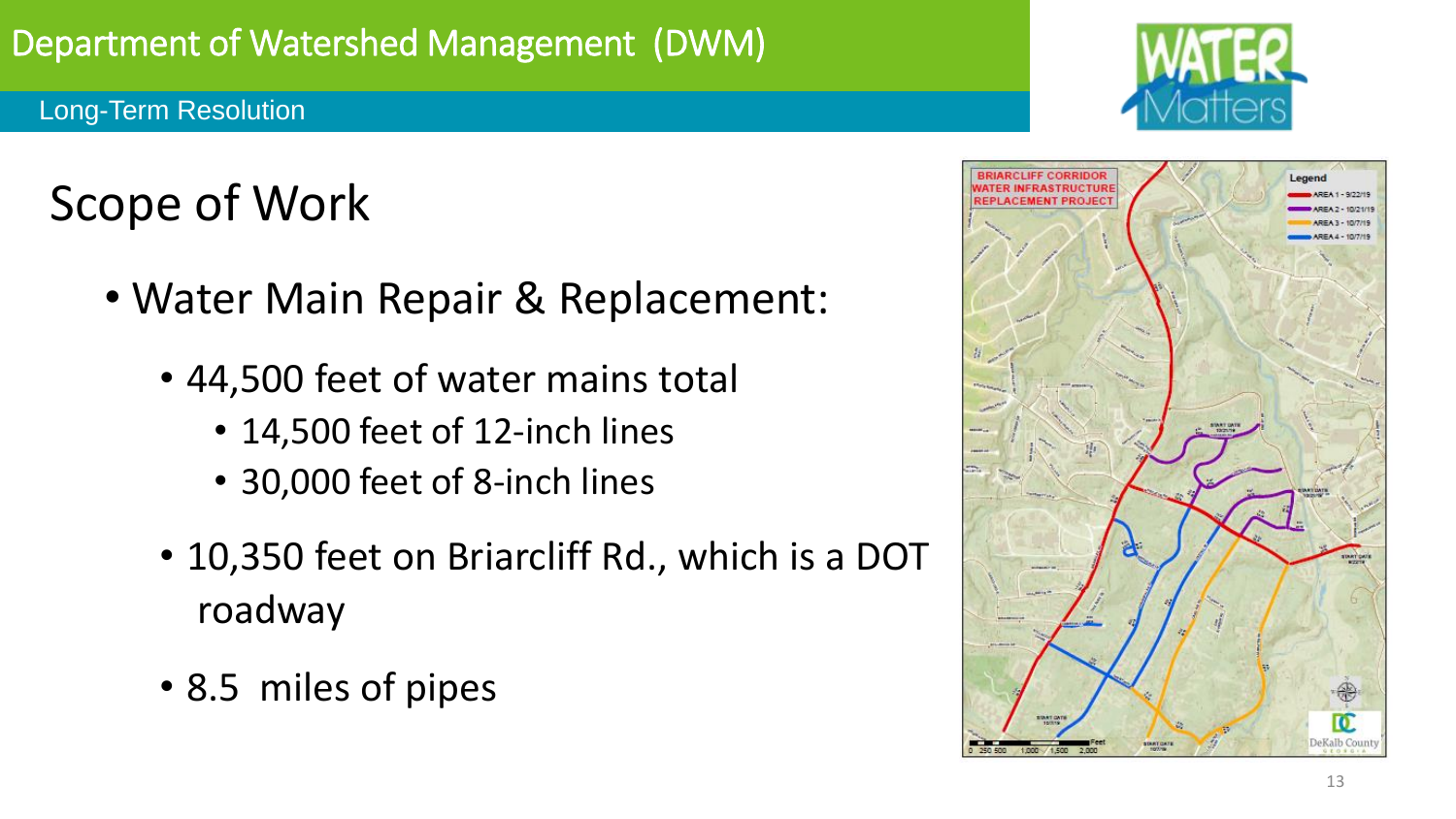

# Scope of Work (cont.)

- Phase 1:
	- Four Contractors beginning work in multiple locations
		- N. Decatur Rd. and Briarcliff Rd., south of N. Decatur Rd.
		- Oxford Rd. and Harvard Rd., north of N. Decatur Rd.
		- Oakdale Rd.
		- Springdale Rd.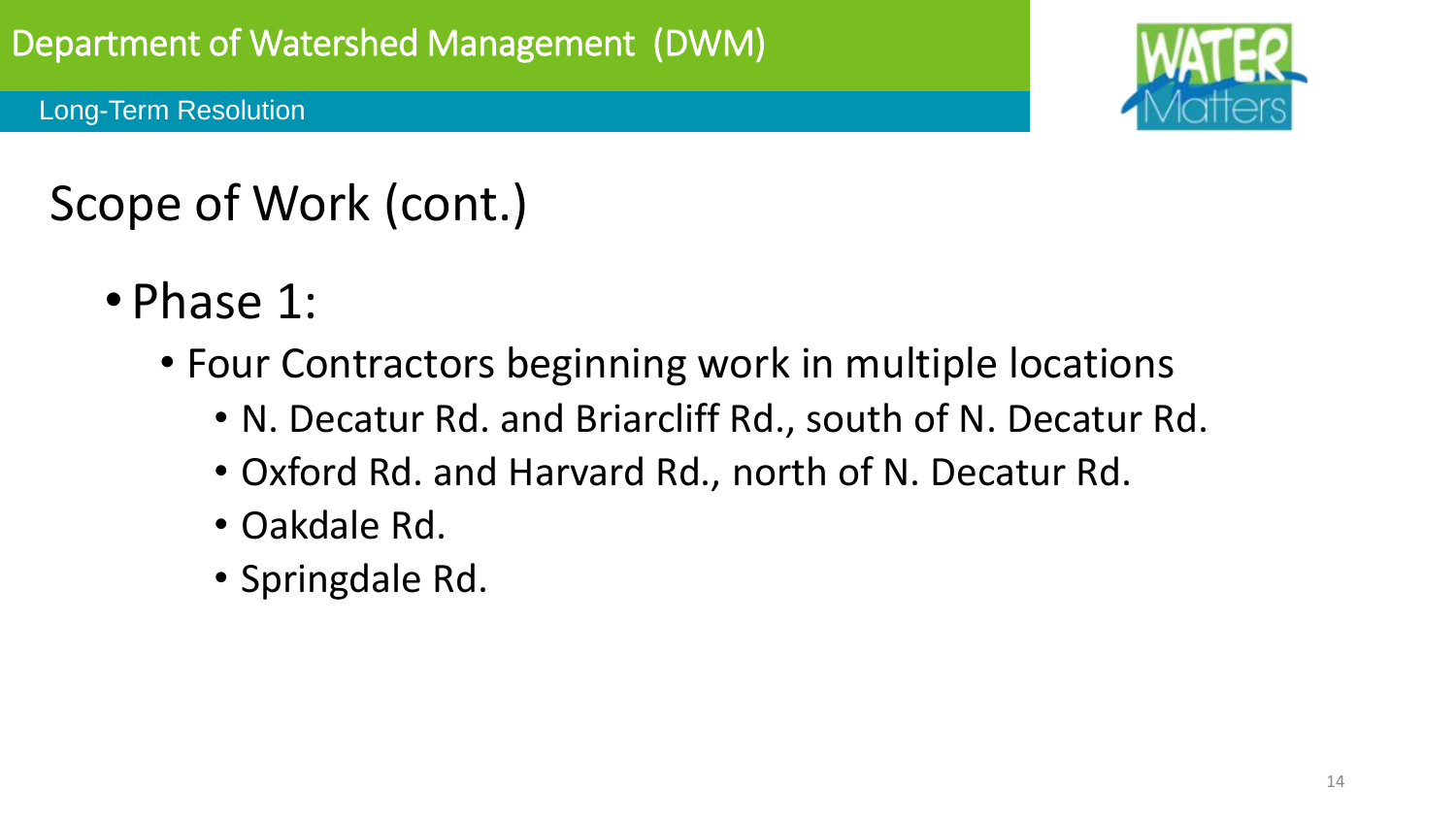

# Scope of Work (cont.)

- Phase 2:
	- After completing their respective work in Phase 1, four contractors will begin 2<sup>nd</sup> phase
		- Lullwater Rd. and The By Way
		- Oxford Rd., Cameron Ct. and Briardale Ln.
		- Portion of Emory Rd., Oakdale Rd., Cornell Rd. and Springdale Rd., north of N. Decatur Rd.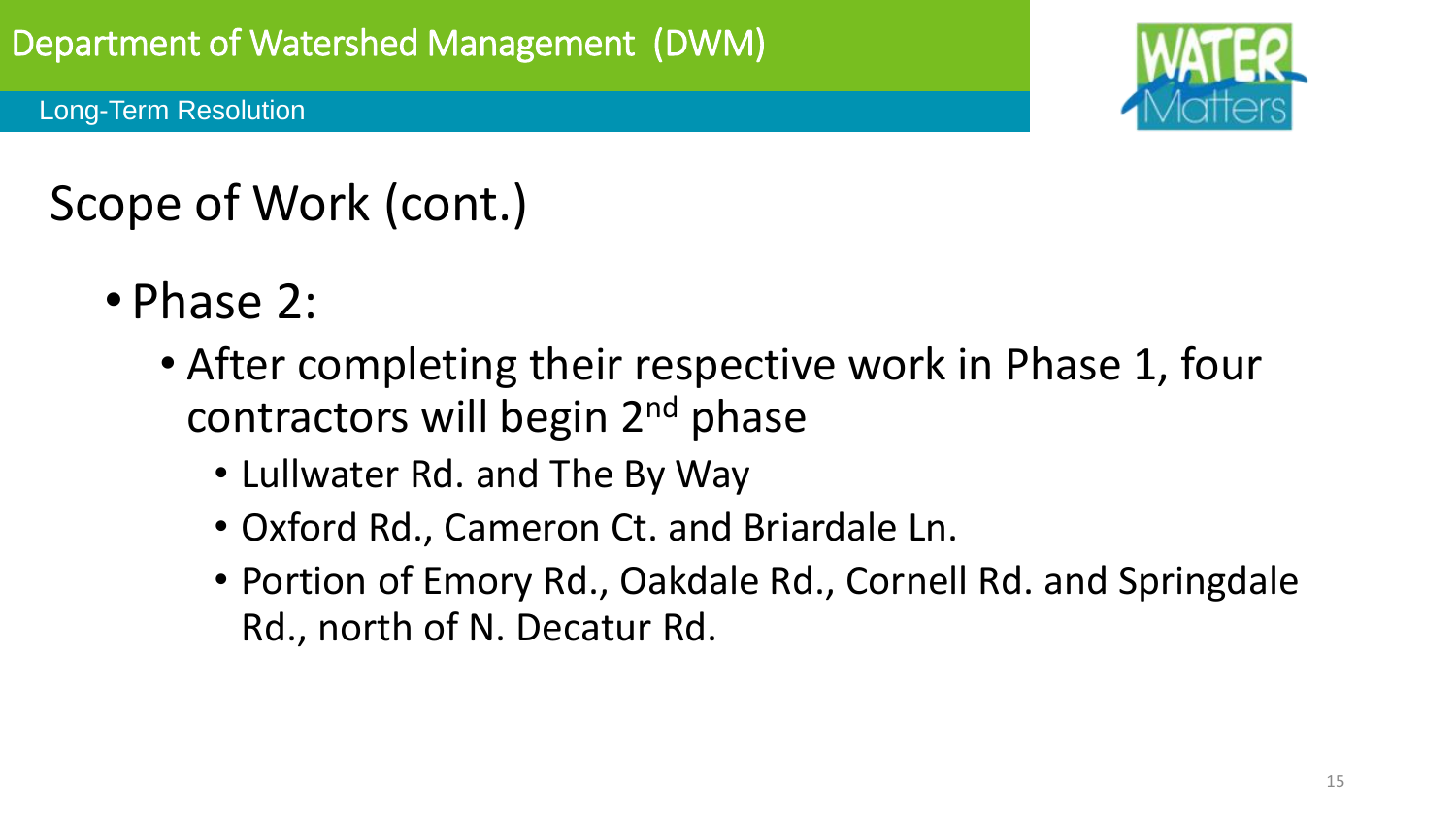

# **Public Safety Response**

## **Assistant Chief Michael Yarbrough Police**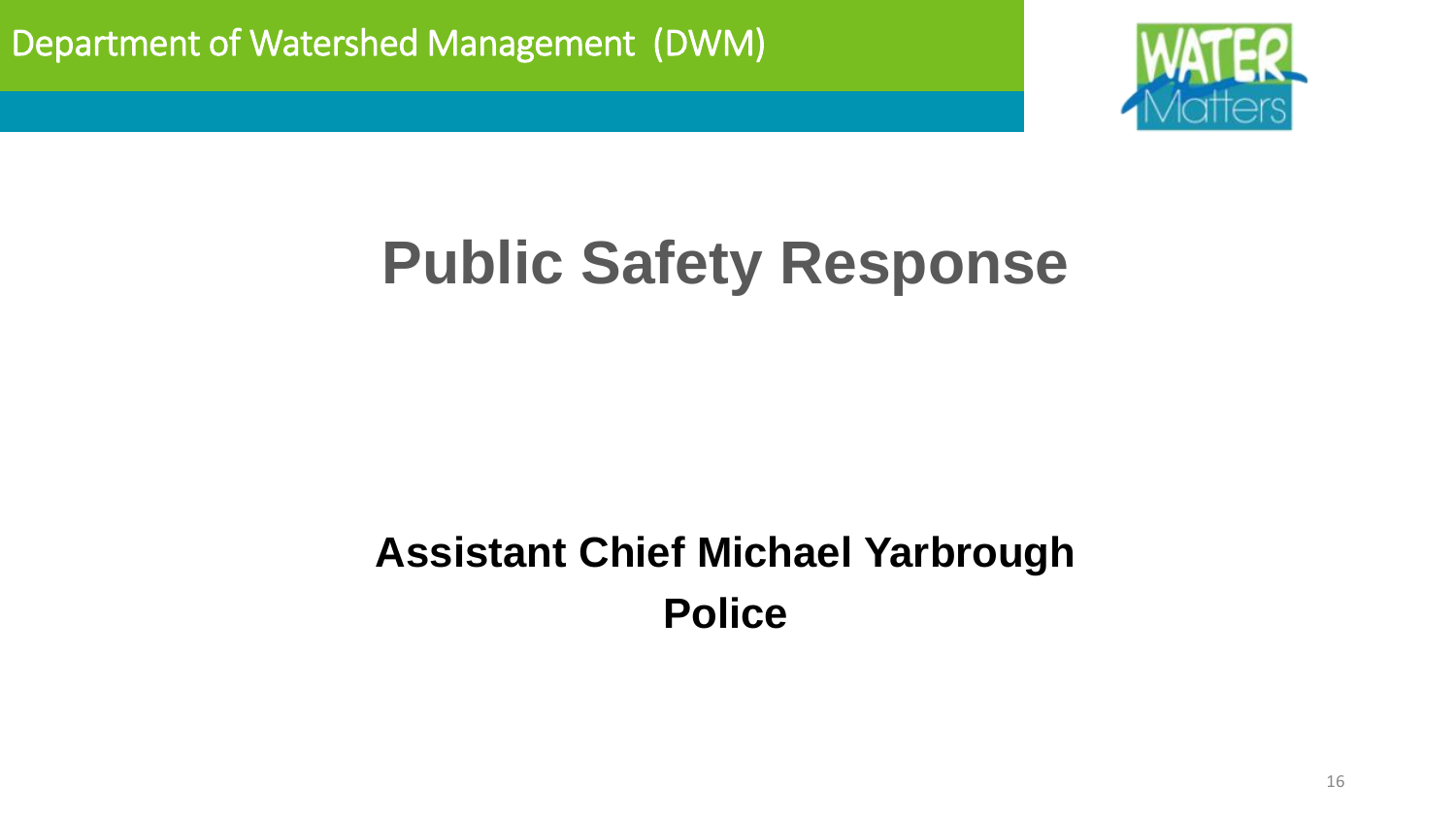Police – Traffic Management and Impact



- Project impact areas have been evaluated and reviewed by police, DWM and contractors for traffic management.
- Traffic management activities and impact expectations have been communicated with DeKalb Emergency Management Agency.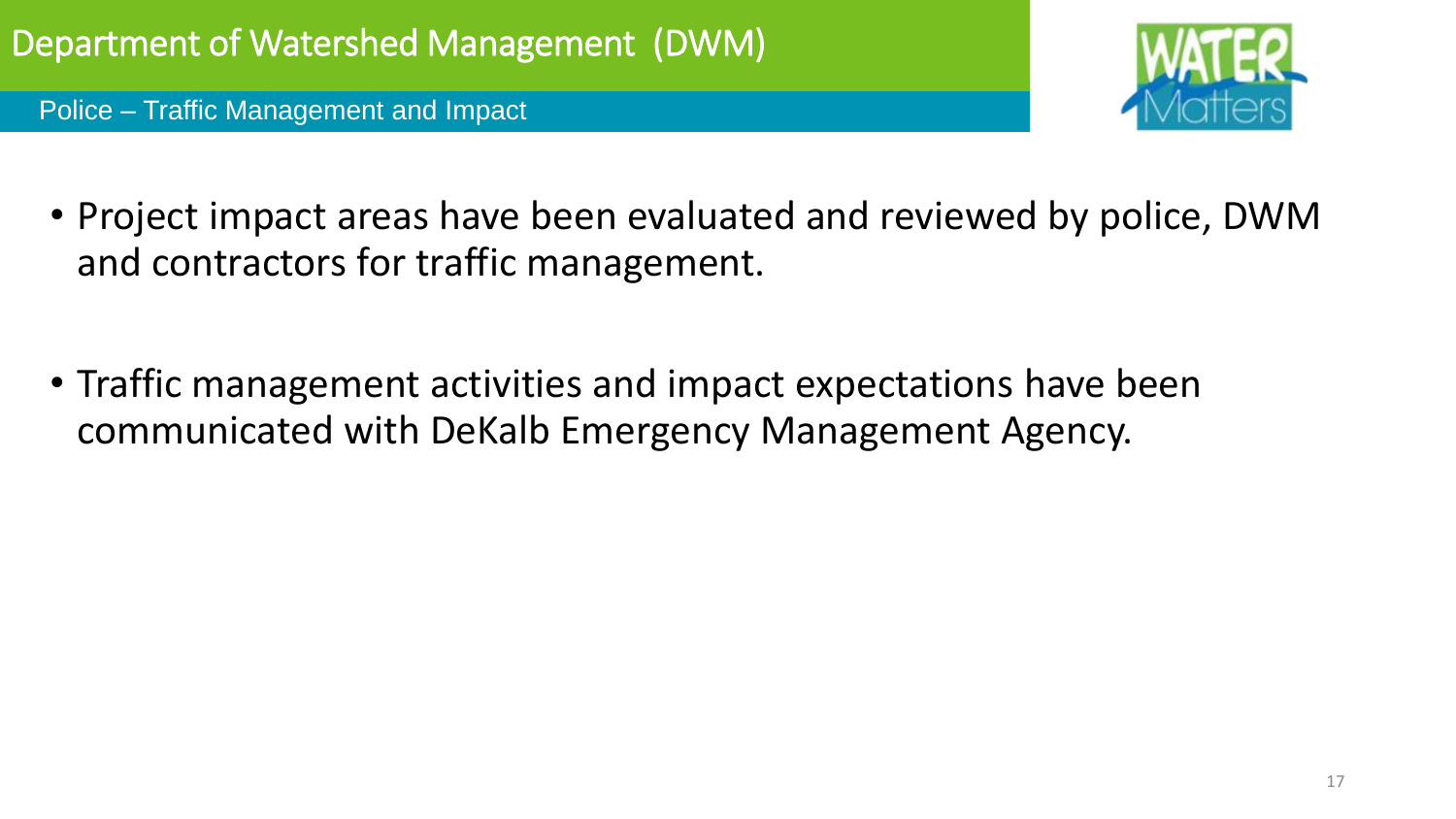### Police – Traffic Management and Impact

- Rolling, single lane shifts (closure) to maintain traffic flow
- No road closures currently planned
- Vast majority of construction will be during the day
	- Approximately 9AM to 3PM
	- Monday through Friday, with potential of some Saturdays
- Night work
	- Business district on North Decatur Rd., between Oxford Rd. and Lullwater Rd. traffic circles
	- Approximately 8PM to 5AM
	- Sunday through Thursday
	- Expected 8-10 days
- Impact
	- Traffic congestion but moving as directed
	- Plan travel around construction zones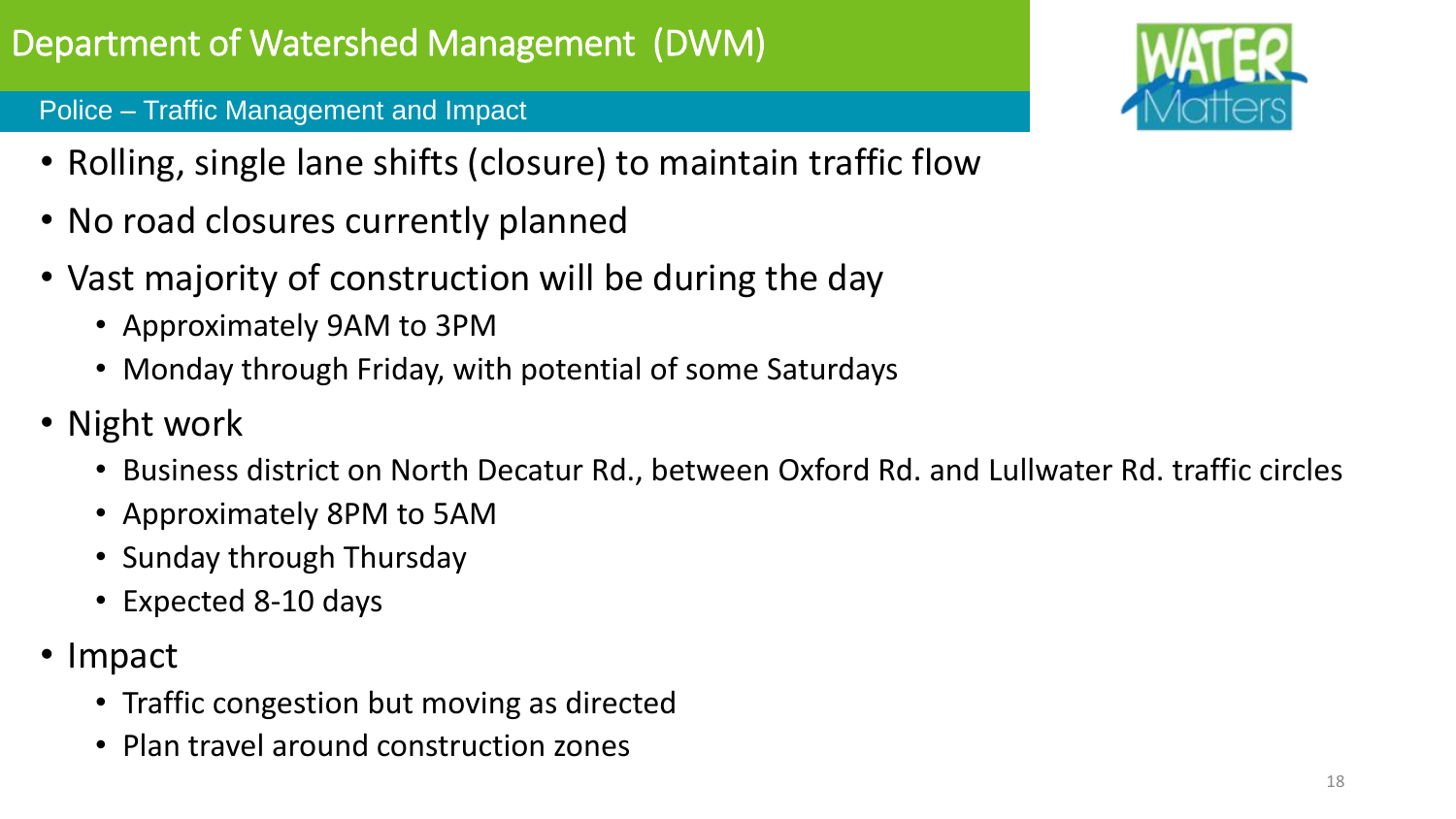

# **Public Safety Response**

## **Chief Sue Loeffler Director DeKalb Emergency Management Agency (DEMA)**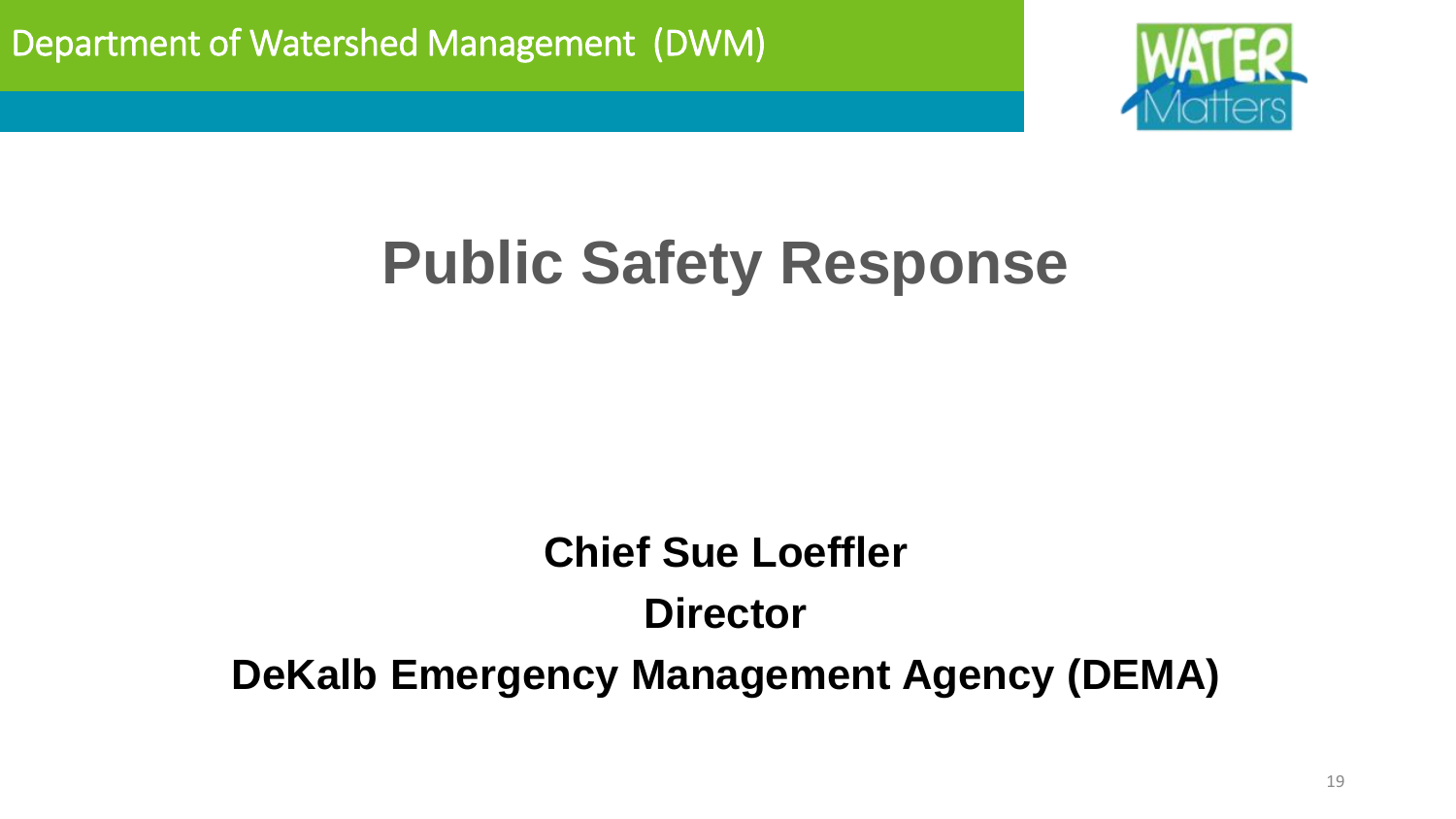### DEMA Efforts

- Monitor any significant impacts to the community and be prepared to assist if the need should arise
- Assist DWM and the CEO's office with communications via social media, Code Red and email distribution lists regarding water outage impacts and traffic closures
- Acquire and stage any mutual aid assets as needed
- Work with surrounding infrastructure including universities and hospitals to carefully monitor their status during this event



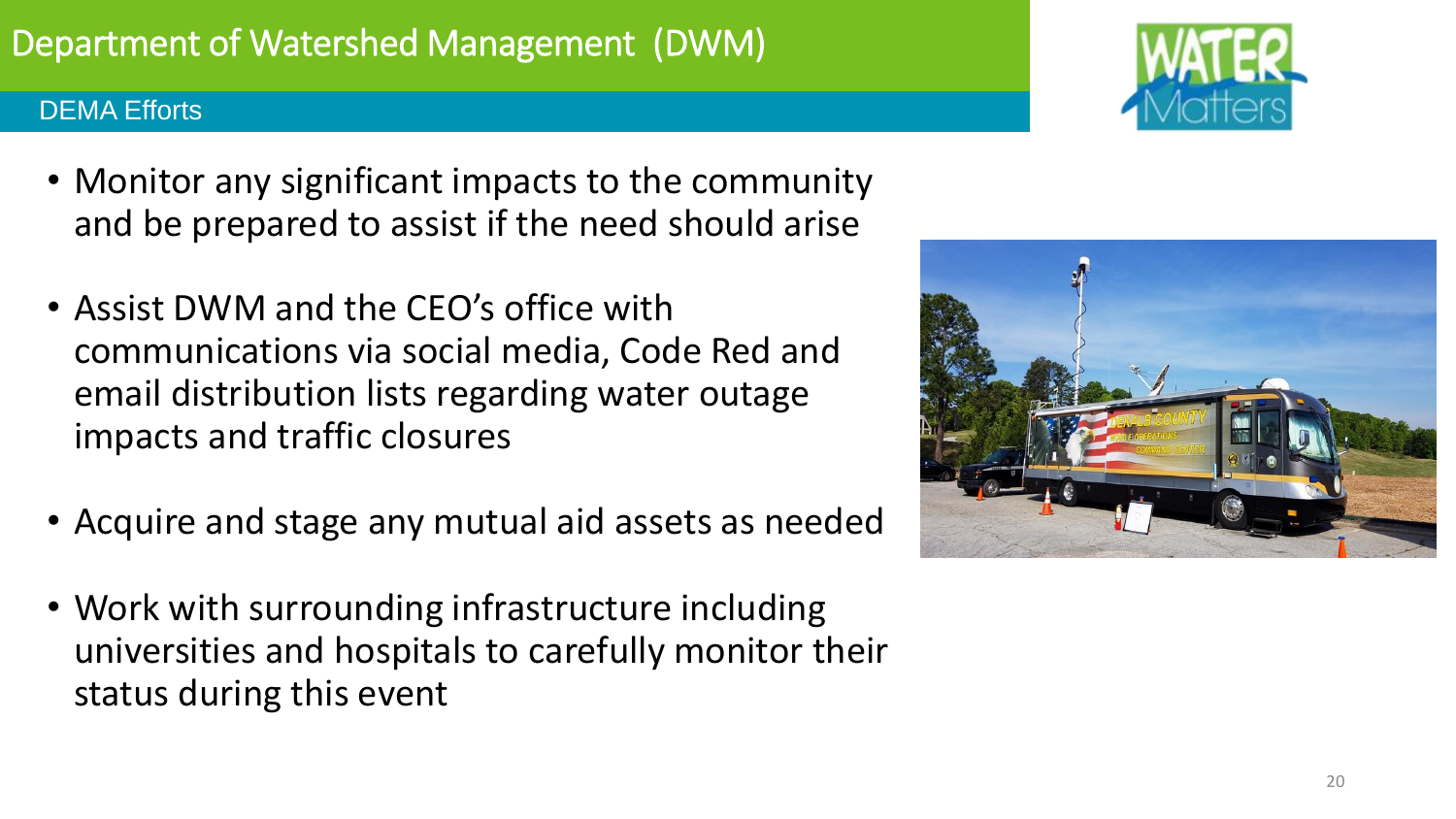

# **Communications Strategy**

## **Alicia Pennie Public Relations Manager DWM**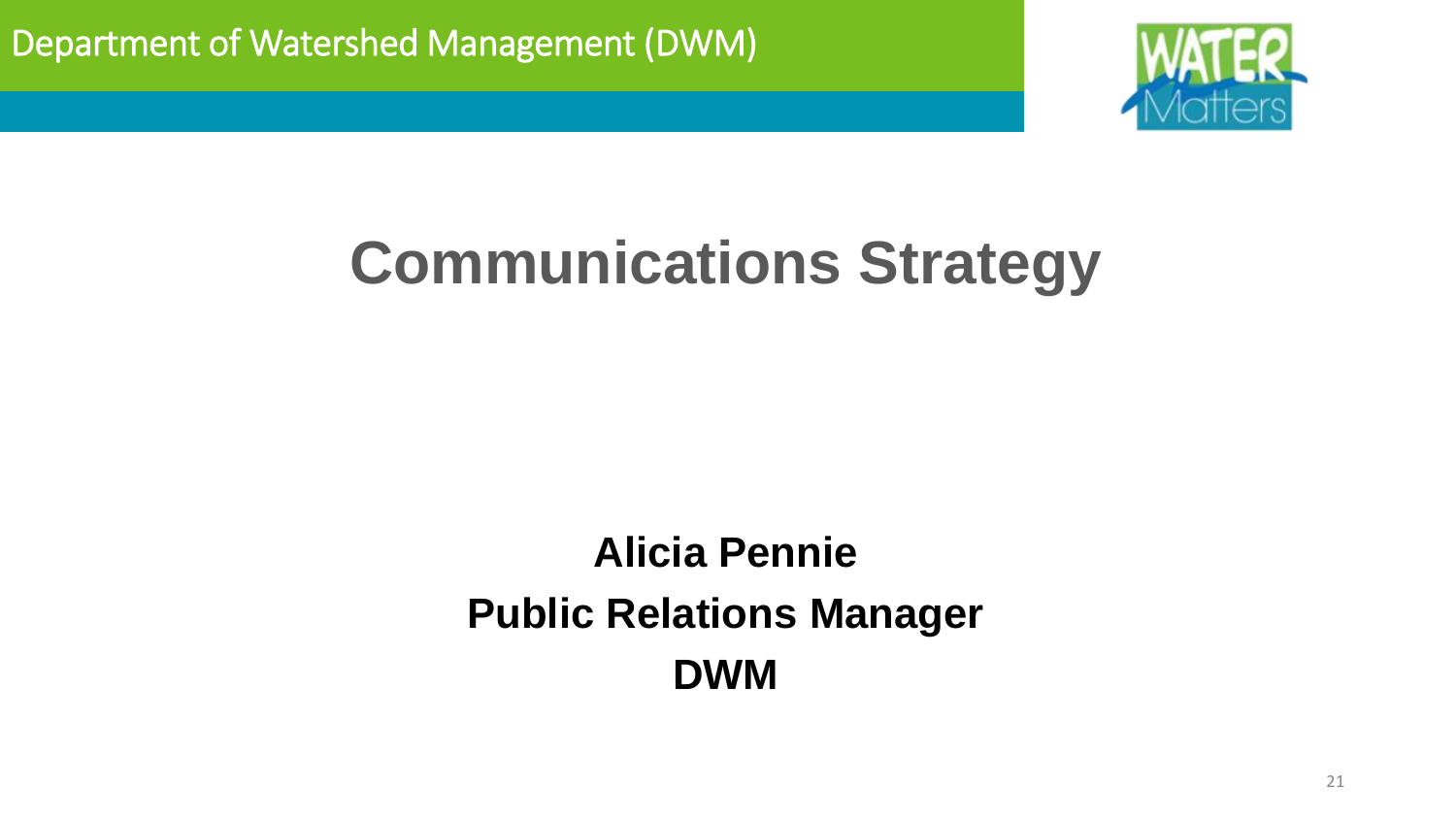## Department of Watershed Management (DWM)



### Communications Strategy

## How will we keep in touch?

|                                                                                                                                                                                                                                                                                                                                                           | 770.414.2355 (o)   | Watershed Management                        |
|-----------------------------------------------------------------------------------------------------------------------------------------------------------------------------------------------------------------------------------------------------------------------------------------------------------------------------------------------------------|--------------------|---------------------------------------------|
|                                                                                                                                                                                                                                                                                                                                                           | 404.298.4446 (f)   | 4572 Memorial Drive                         |
| DeKalb County<br><b>GEORGIA</b>                                                                                                                                                                                                                                                                                                                           | DeKalbCountvea.gov | Decatur Georgia 30032                       |
|                                                                                                                                                                                                                                                                                                                                                           |                    | Chief Executive Officer<br>Michael Thurmond |
| February 11, 2018                                                                                                                                                                                                                                                                                                                                         |                    | Board of<br>Commissioners                   |
| Subiect: Package III Gravity Sewer Project                                                                                                                                                                                                                                                                                                                |                    | District 1<br>Nancy Jester                  |
| Dear Resident.                                                                                                                                                                                                                                                                                                                                            |                    | District 2<br>Jeff Rader                    |
| As part of DeKalb County's \$1.345 billion capital improvement program, the Department of<br>Watershed Management (DWM) will be improving the capacity and service of the Wastewater<br>systems serving your community. The Package III Gravity Sewer Project will be designed to                                                                         |                    | District 3<br>Larry Johnson                 |
| move wastewater from a lower elevation to a higher elevation. The gravity sewer improvement<br>projects will provide maintenance ease, increase capacity and reduce sanitary sewer                                                                                                                                                                        |                    | District 4<br>Stephen Bradshaw              |
| overflows in the Stone Mountain and Decatur area.                                                                                                                                                                                                                                                                                                         |                    | District 5<br>Mereda Davis Johnson          |
| This letter serves as formal notification that construction activities associated with this project<br>will begin March 2019. Normal construction hours will be from 7 a.m. to 7 p.m., Monday<br>through Friday, excluding major holidays. Property owners will be notified in advance of                                                                 |                    | District 6<br>Kathie Gannon                 |
| significant changes in scheduled work hours.                                                                                                                                                                                                                                                                                                              |                    | District 7<br>Lorraine Cochran-<br>Johnson  |
| Please be advised to expect an increase in construction-related noise and traffic, during<br>work hours. Property owners will be notified 48 to 72 hours prior to the start of impactful<br>construction activities. Our construction crews will work diligently to minimize the length of<br>impact to residents.                                        |                    |                                             |
| The gravity sewer improvement project is expected to last approximately 20 months, with<br>construction completed in February 2020. Garney Construction, working on behalf of DeKalb<br>County, is the authorized contractor for the Package III Gravity Sewer Project. All workers<br>will be wearing proper identification and driving marked vehicles. |                    |                                             |
| Should you have any questions or concerns regarding the Package III Gravity Sewer Project.<br>please do not hesitate to contact the DWM Project Information line at 1-800-986-1108 or email<br>projectinfo@dekalbcountvga.gov.                                                                                                                            |                    |                                             |
| We appreciate your patience as we work diligently to make improvements to DeKalb County's<br>sanitary sewer collection system.                                                                                                                                                                                                                            |                    |                                             |
| <b>Letters</b>                                                                                                                                                                                                                                                                                                                                            |                    |                                             |







From: Watershed Management Department - DeKalb <dekalbcountywatershed@public.govdelivery.com> Subject: American Fare Lift Station Abandonment and Gravity Sewer Construction Update



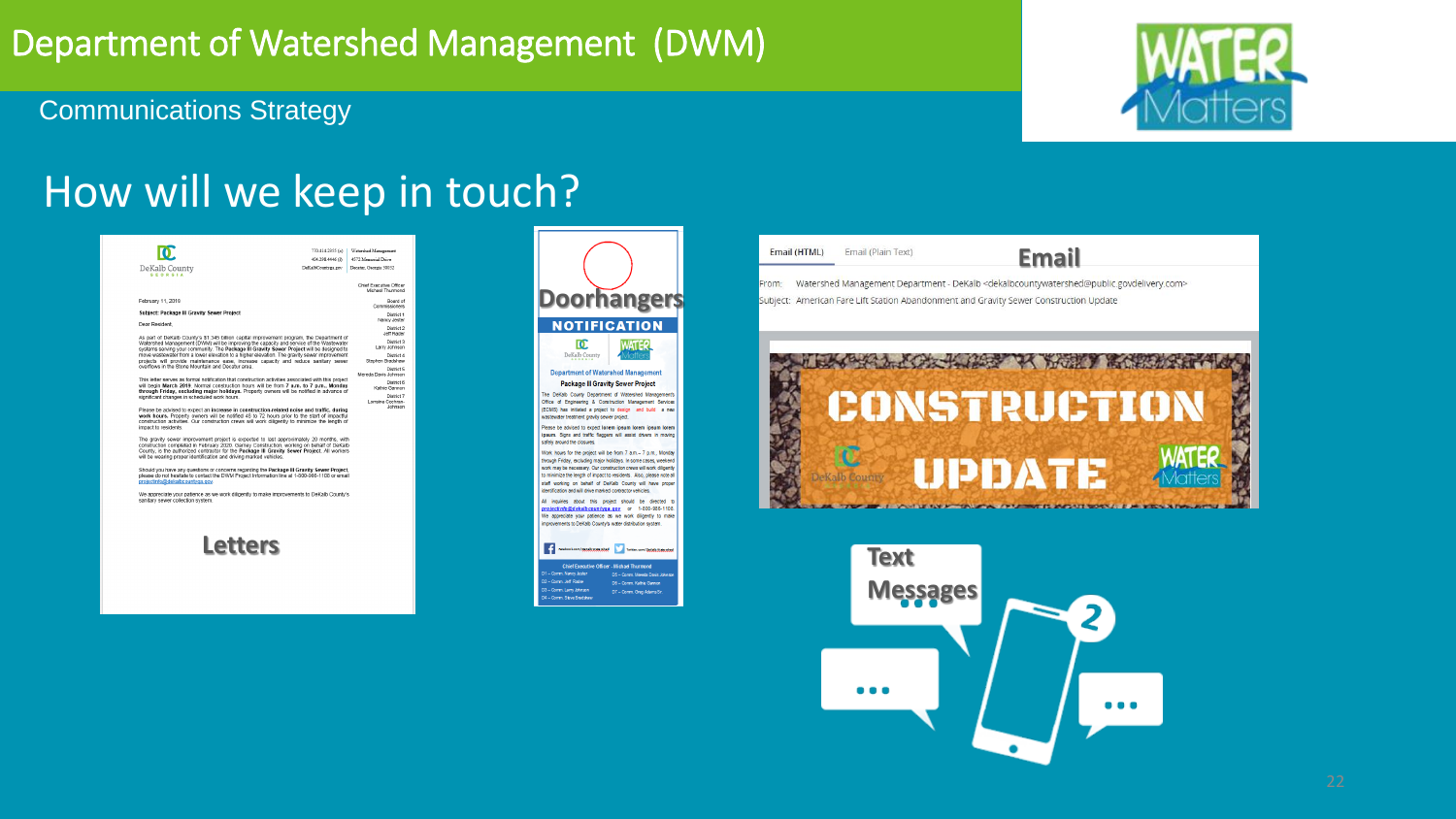### Communications Strategy



## Touchpoints:

- Project Hotline
- Website
- Social Media
- News Release
- County Newsletter, The Relay
- DCTV
- Next Door
- Yard Signs
- Contractors
- FAQ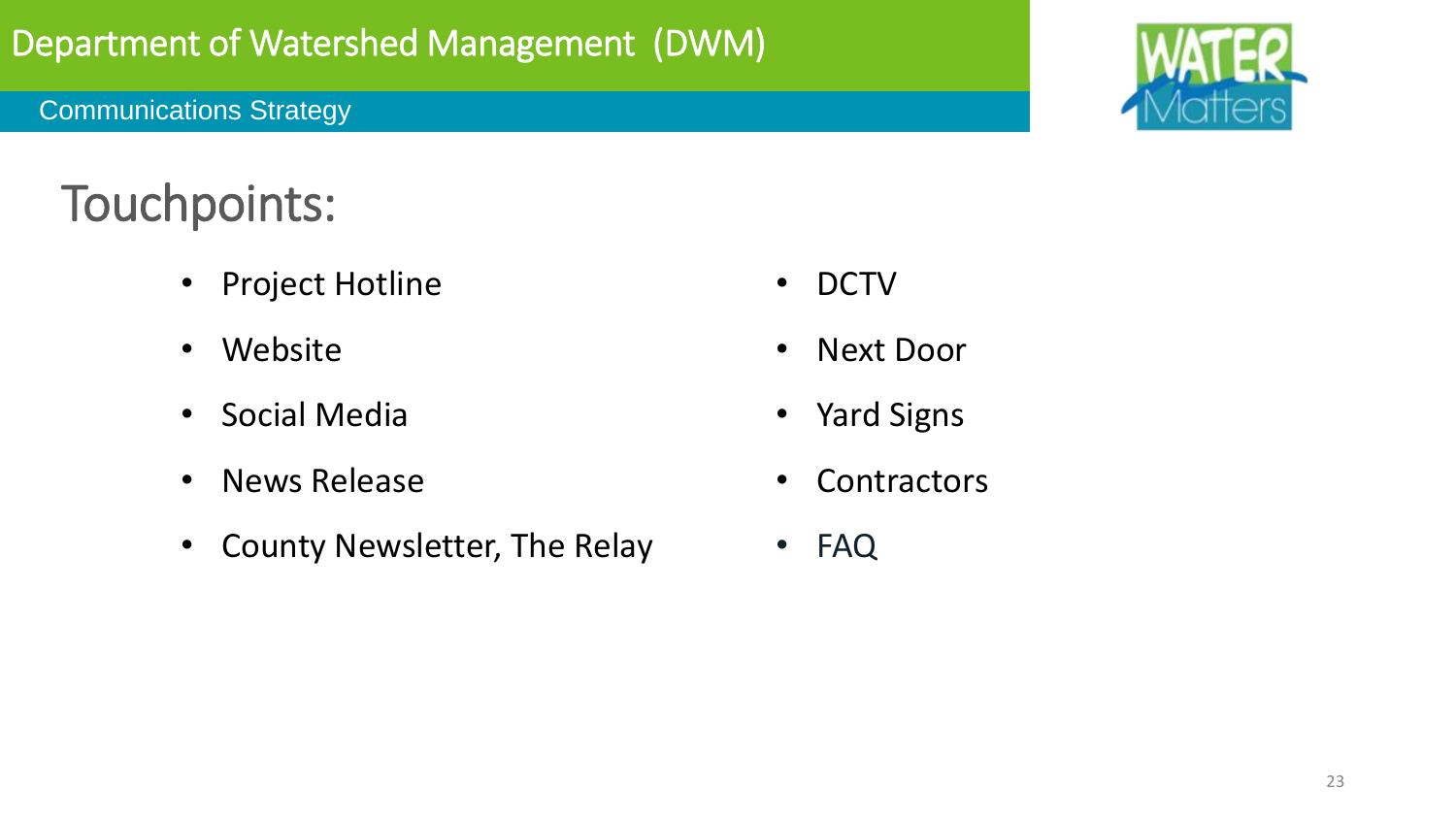Communications Strategy



## Customer questions?

- Project Information Line: 1-800-986-1108
- Email Queries: [Projectinfo@dekalbcountyga.gov](mailto:Projectinfo@dekalbcountyga.gov)
- Website: [www.dekalbcountyga.gov/briarcliffproject](https://gcc02.safelinks.protection.outlook.com/?url=http%3A%2F%2Fwww.dekalbcountyga.gov%2Fbriarcliffproject&data=02%7C01%7CATPennie%40dekalbcountyga.gov%7Cb3fe49562a5a4167e20908d72be1e0db%7C292d5527abff45ffbc92b1db1037607b%7C0%7C0%7C637026121446767047&sdata=a34yuGQ2x5NFLZNB7H98%2FeXEuBI%2BZ0V9H4nxr%2FbZVQo%3D&reserved=0)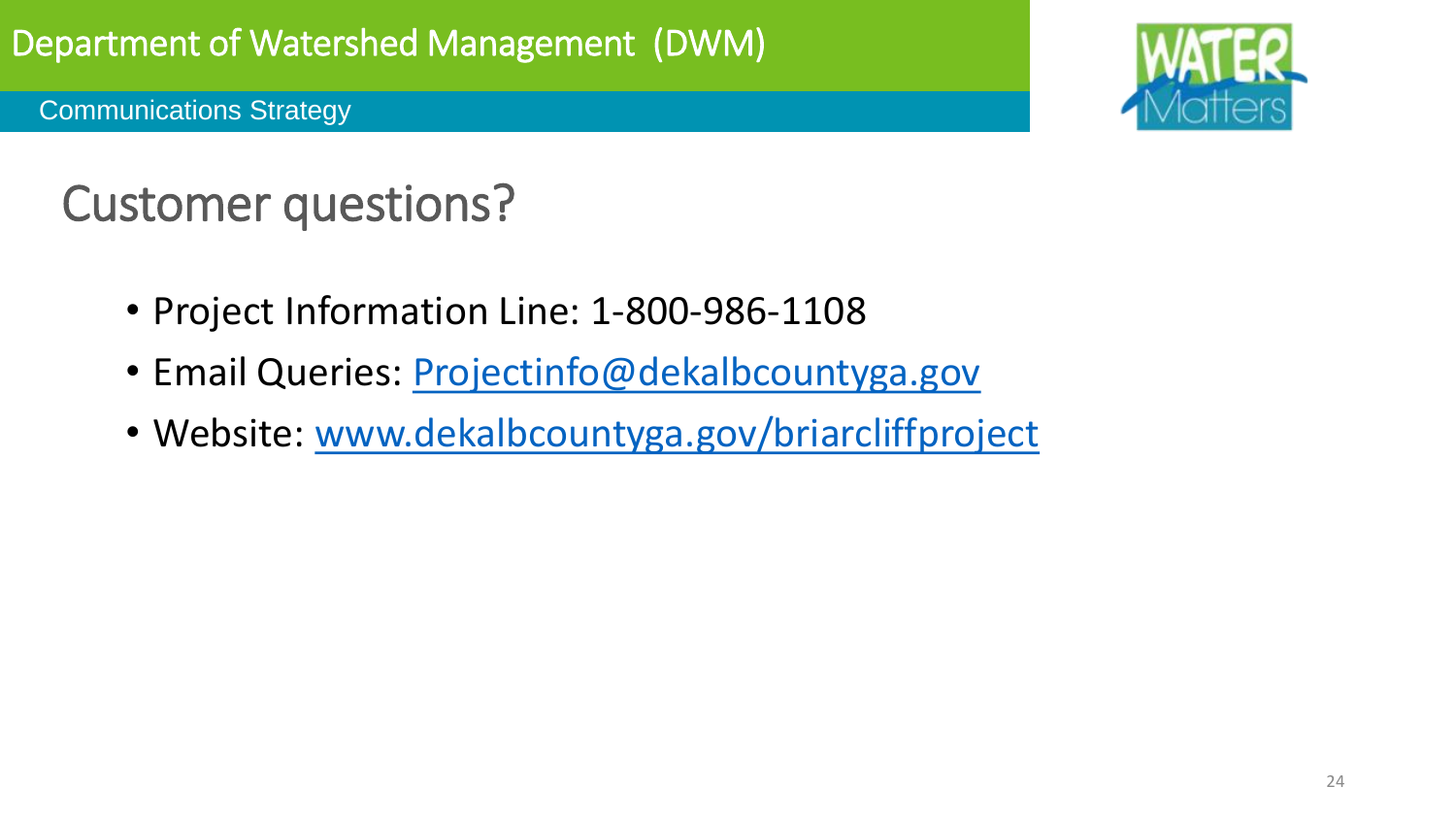

# **Questions?**

**Zach Williams Chief Operating Officer DeKalb County**